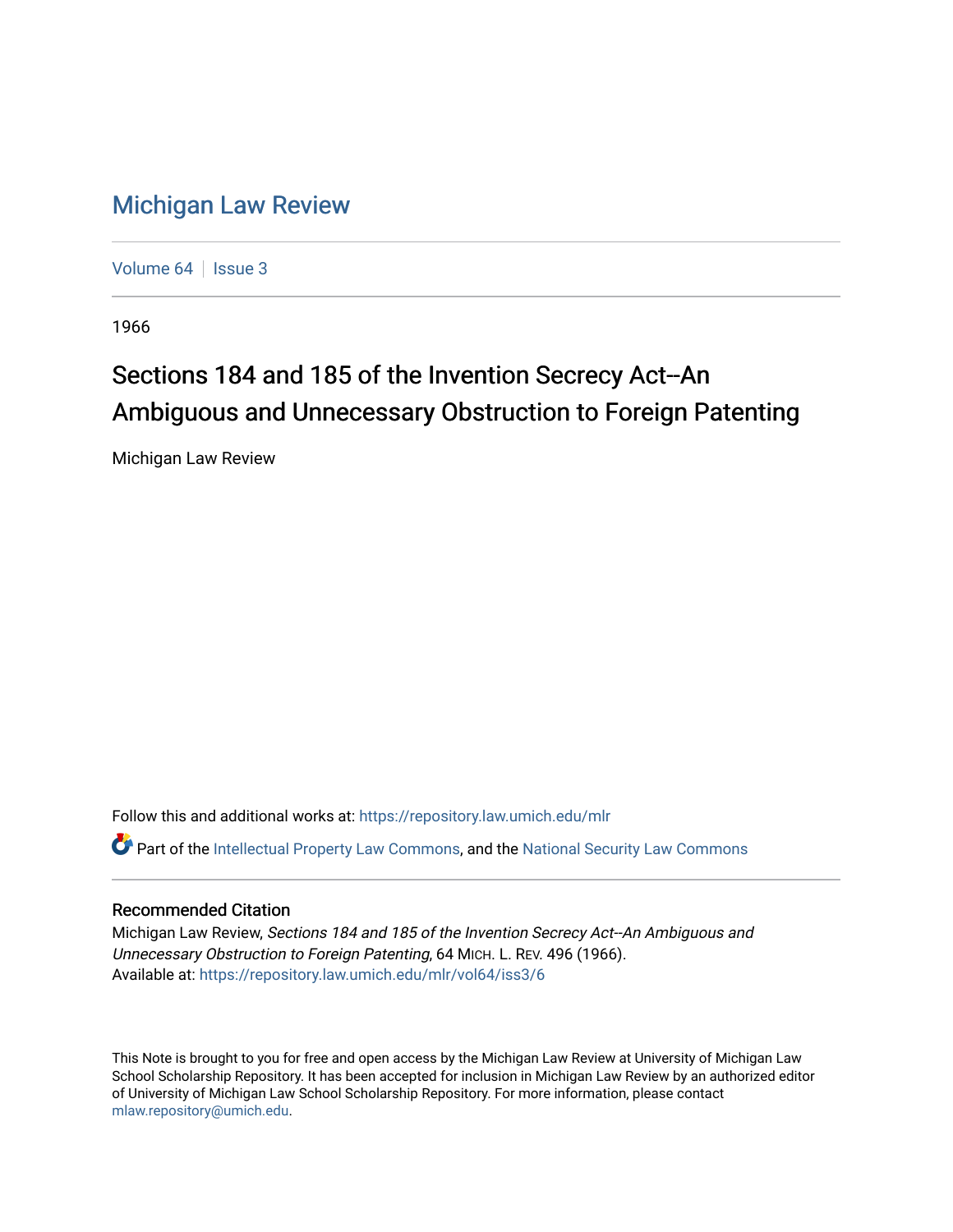#### **NOTES**

### **Sections 184 and 185 of the Invention Secrecy Act-An Ambiguous and Unnecessary Obstruction to Foreign Patenting**

Several recent decisions have revealed an ambiguity in sections 184 and 185 of the Invention Secrecy Act.1 Section 184 allows the filing of a patent application in a foreign country only upon receipt of a license from the Patent Commissioner or after the expiration of a six-month period which begins when the application is submitted to the United States Patent Office for examination.2 If this section is violated inadvertently by unlicensed foreign filing within six months of the filing in the United States Patent Office, the Patent Commissioner *is* empowered to issue a license that retroactively validates the prior foreign application.<sup>3</sup> Section 185, however, states that, "notwithstanding any other provisions of law," a violation of section 184 will result in the loss of domestic patent rights.4 This ambiguity has raised the question whether the retroactive license authorized in section 184 can resurrect an unlawful application-unlawful because accompanied by an unlicensed foreign filing-that has already ripened into a purported domestic patent, or whether such a license is effective only if issued while the domestic application is pending. $\mathfrak{g}$ 

Courts recently faced with this issue have reached conflicting decisions. In *Minnesota Mining & Mfg. Co. v. Norton Co.*<sup>6</sup> it was held by a federal district court in Ohio that the Patent Commissioner's jurisdiction over violations of the foreign-filing provisions

3. 35 u.s.c. § 184 (1964).

4. 35 U.S.C. § 185 (1964): "Notwithstanding any other provisions of law any person ••• shall not receive a United States patent for an invention if that person ••• shall, without procuring the license prescribed in section 184 of this title, have made, or consented to or assisted another's making, application in a foreign country for a patent . . . . A United States patent issued to such person, his successors, assigns, or legal representatives shall be invalid."

5. It is usually required that Congress clearly vest the Patent Commissioner with authority over an issued patent before the courts will allow the Commissioner to exercise such jurisdiction. Cf. McCormick Harvesting Machine Co. v. Aultman, 169 U.S. 606 (1898); Terry v. Webster, 12 F.2d 139 (D.C. Cir. 1926). The question that has arisen, in effect, is whether § 184 clearly endows the Commissioner with jurisdiction over a patent that has left his office.

6. 240 F. Supp. 150 (N.D. Ohio 1965).

[496]

<sup>1.</sup> 35 u.s.c. §§ 181-88 (1964).

<sup>2. 35</sup> U.S.C. § 184 (1964): "Except when authorized by a license obtained from the Commissioner a person shall not file or cause or authorize to be filed in a foreign country prior to six months after the filing in the United States an application for patent or for the registration of a utility model . . . in respect of an invention made in this country  $\ldots$ . The license may be granted retroactively where an application has been inadvertently filed abroad and the application docs not disclose an invention within the scope of section 181 of this title." Section 181 establishes the procedure to be followed by the Patent Office in processing patent applications involving classified material. See note 27 infra.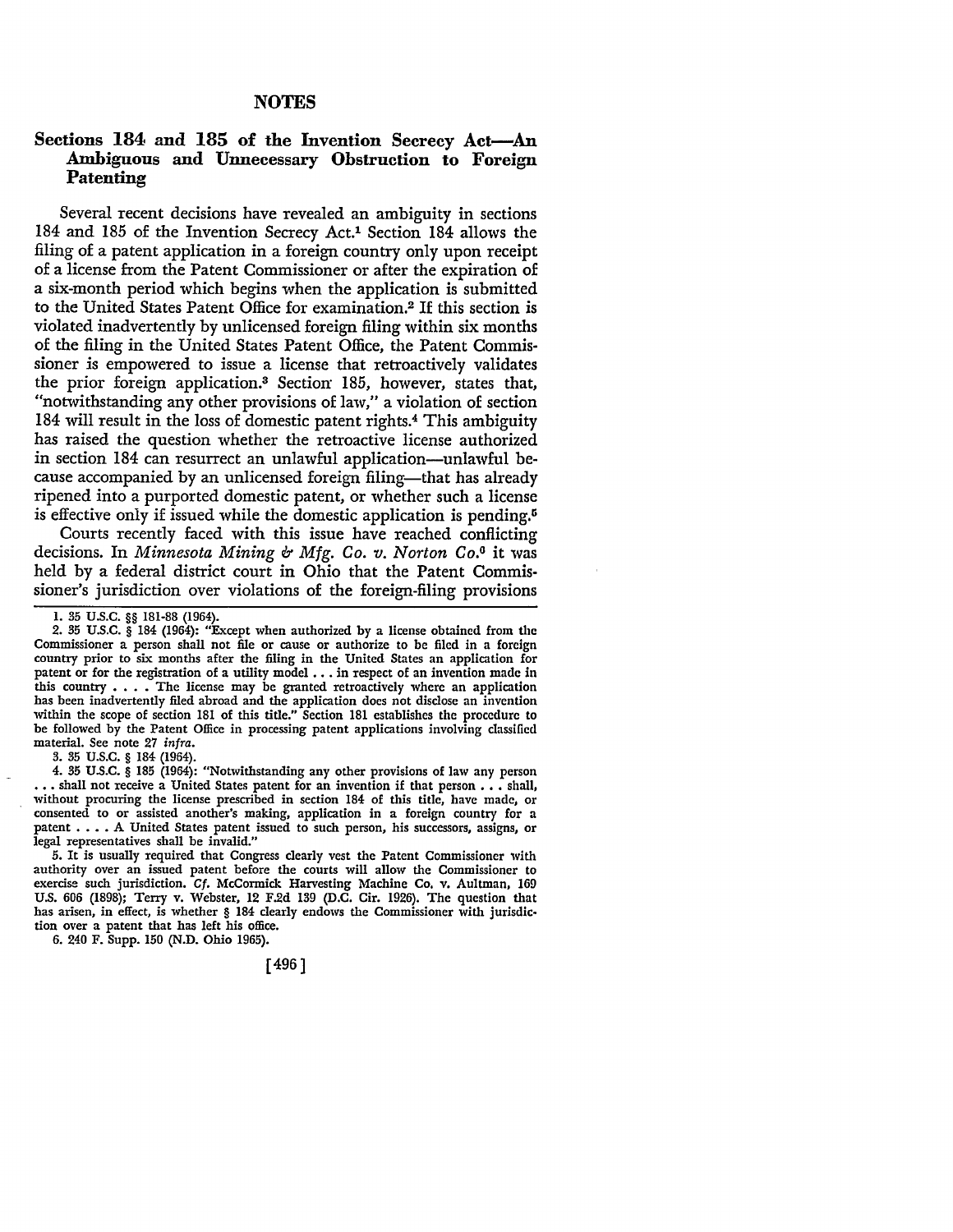terminated upon the issuance of a United States patent. The plaintiff in that case obtained a' domestic patent after its five violations of section 184 had gone undiscovered. The court held the domestic patent invalid from the date of issue, refusing to give effect to a retroactive license granted by the Patent Commissioner following the issuance of the patent.7 District courts in other circuits, however, had previously adopted a more liberal interpretation of the remedial provisions of section 184.8 In *In re Rinker & Duva9* the Patent Commissioner stated that he found nothing in section 184 that would restrict the time at which he could grant a retroactive license, but acknowledged that the matter was one for judicial determination. The federal district court in New Jersey subsequently upheld the Commissioner's position.10 Since the *Minnesota Mining*  case was decided, its narrow interpretation of section 184 has been presented as precedent to three other courts, all of which have rejected it in favor of the earlier, more liberal, construction of the remedial provisions.11

An examination of the relevant statutory language and history indicates that the liberal, majority interpretation is preferable. The court in *Minnesota Mining* limited the issuance of retroactive licenses to the period prior to the granting of the patent, basing its decision upon the use of the term "application" and the absence of the word "patent" in the last sentence of section 184.12 The court reasoned that this choice of language was intended by Congress to prevent that section's remedial provisions from being applied to granted domestic patents.13 However, this analysis is unsound, as

7. *Id.* at 155.

8. Englehard Indus. v. Sel-Rex Corp., 145 U.S.P.Q. 319 (D.N.J. 1965); Blake v. Bassick Co., 146 U.S.P.Q. 157 (N.D. Ill. 1965); McCulloch Motors Corp. v. Oregon Saw Chain Corp., Civil No. 919-57-PH, S.D. Cal., July 29, 1963.

9. 145 U.S.P.Q. 156 (Pat. Comm'r 1964).

11. On the basis of the decision in Minnesota Mining & Mfg. Co. v. Norton Co., 240 F. Supp. 150 (N.D. Ohio 1965), new motions were made for summary judgment in Englehard Indus. v. Sel-Rex Corp., *supra* note 10, and Blake v. Bassick Co., 146 U.S.P.Q. 157 (N.D. Ill. 1965), in which contrary decisions had previously been reached. The courts, however, refused to reverse their earlier holdings. Blake v. Bassick Co., 146 U.S.P.Q. 160 (N.D. Ill. 1965); Englehard Indus. v. Sel-Rex Corp., 145 U.S.P.Q. 325 (D.N.J. 1965). In addition, the Patent Commissioner, relying upon the *Minnesota Mining*  court's interpretation of § 184, has refused to issue retroactive licenses in cases where patents had already been granted. Consequently, two patentees filed separate mandamus actions against the Commissioner, and the district court of the District of Columbia ordered him to issue retroactive licenses to the petitioners upon finding that their violations of § 184 had been inadvertent. McCormick v. Brenner, 146 U.S.P.Q. 340 (D.D.C. 1965); Pillsbury Co. v. Brenner, 146 U.S.P.Q. 99 (D.D.C. 1965). The court in each of these cases expressly rejected the interpretation of § 184 set forth in *Minnesota Mining.* Thus, of the eight judicial decisions involving the issuance of retroactive licenses, seven have held that there is no restriction as to the time at which such a license may be granted.

12. See note 2 *supra.* 

13. In a footnote to the opinion the court said: "We note the very clause upon

<sup>10.</sup> Englehard Indus. v. Sel-Rex Corp., 145 U.S.P.Q. 319 (D.N.J. 1965).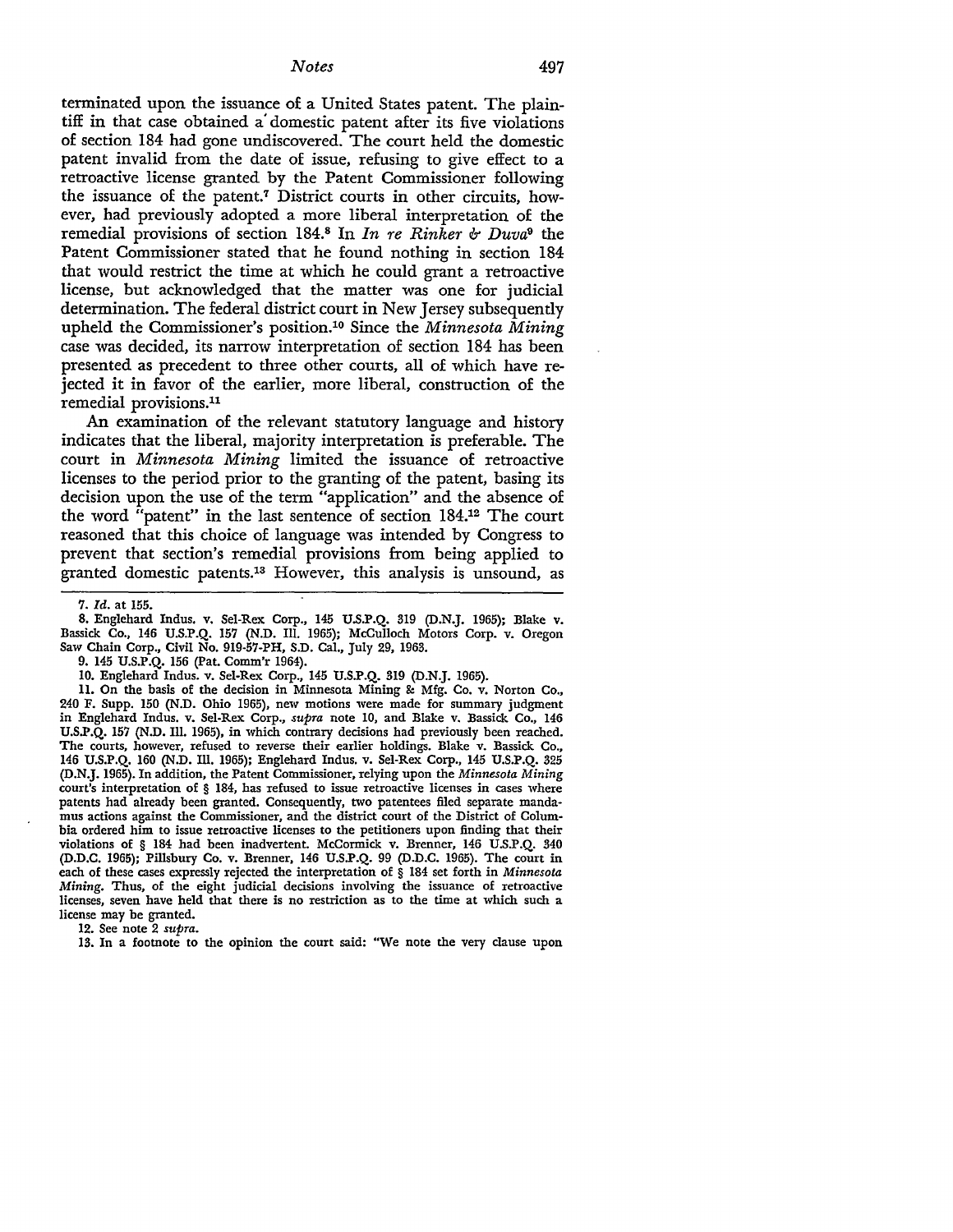the court apparently failed to recognize that the word "application" in section 184 refers only to *foreign* applications. The section does not speak of *domestic* applications and, therefore, the particular language used is not a relevant consideration in determining whether the operation of the savings clause was intended to be limited to the period of domestic application. Also, an absurdity is created if the language of section 185, which excludes all other statutory provisions from consideration, $14$  is applied to obviate the provisions of section 184,15 as in the *Minnesota Mining* case. The two sections should be read together. Thus, where section 185 refers to the "license prescribed in section 184," it should be recognized that a retroactive license is one so prescribed.16

Further support for a liberal interpretation of the ambiguous provisions of sections 184 and 185 is found in an examination of the statutory predecessors of the Invention Secrecy Act. In the twenty-year period prior to World War II, foreign patenting was not restricted by the United States; this policy was changed, however, because of the security problems inherent in preparing for war. Legislation in 1940 gave the Patent Commissioner the power to prohibit patent applications in foreign countries if the applications contained classified material.17 This act was later amended to require American inventors to obtain licenses from the Patent Office before filing any patent applications abroad.18 Under the amended act, there was no provision for retroactive licensing; unlicensed foreign filing prevented issuance of the domestic patent or, if the patent had already been issued, invalidated it. Post-war legislation, however, partially alleviated the hardships suffered by inventors under the licensing act.<sup>19</sup> A new amendment provided for the granting of a retroactive license in cases where violations of the prior act had been inadvertent.20 Although the language of this amendment could have been construed to apply only to licenses issued

which the plaintiff relies here permits a retroactive license to issue only when the *application* discloses no harmful information; if Congress had intended to extend the Patent Office jurisdiction beyond its normal administrative reaches, it would have included the phrase 'or patent' after 'application.'" Minnesota Mining 8: Mfg. Co, v. Norton Co., 240 F. Supp. 150, 155 n.4 (N.D. Ohio 1965).

14. See Brief for Appellant, pp. 39-41, filed Oct. 14, 1965, Minnesota Mining 8: Mfg. Co. v. Norton Co., Civil No. 37, 154, 6th Cir. (pending hearing), for an explana• tion of the origin of the "notwithstanding'' clause of § 185 and a compelling argument that this clause is intended to exclude only 35 U.S.C. §§ 101, 102, 119, 8: 172, and is inapplicable to § 184.

- 15. See Englehard Indus. v. Sel-Rex Corp., 145 U.S.P.Q. 319, 322 (D.N.J. 1965).
- 16. See Blake v. Bassick Co., 146 U.S.P.Q. 157, 160, 162 (N.D. Ill. 1965).
- 17. Act of July 1, 1940, ch. 501, 54 Stat. 710.
- 18. Act of August 21, 1941, ch. 393, § 3, 55 Stat. 657.

19. For a statement of the purpose of the legislation and the situation necessitating its enactment, see H.R. REP. No. 1498, 79th Cong., 2d Sess. (1946).

20. Boykin Act, ch. 910, § 6, 60 Stat. 940 (1946).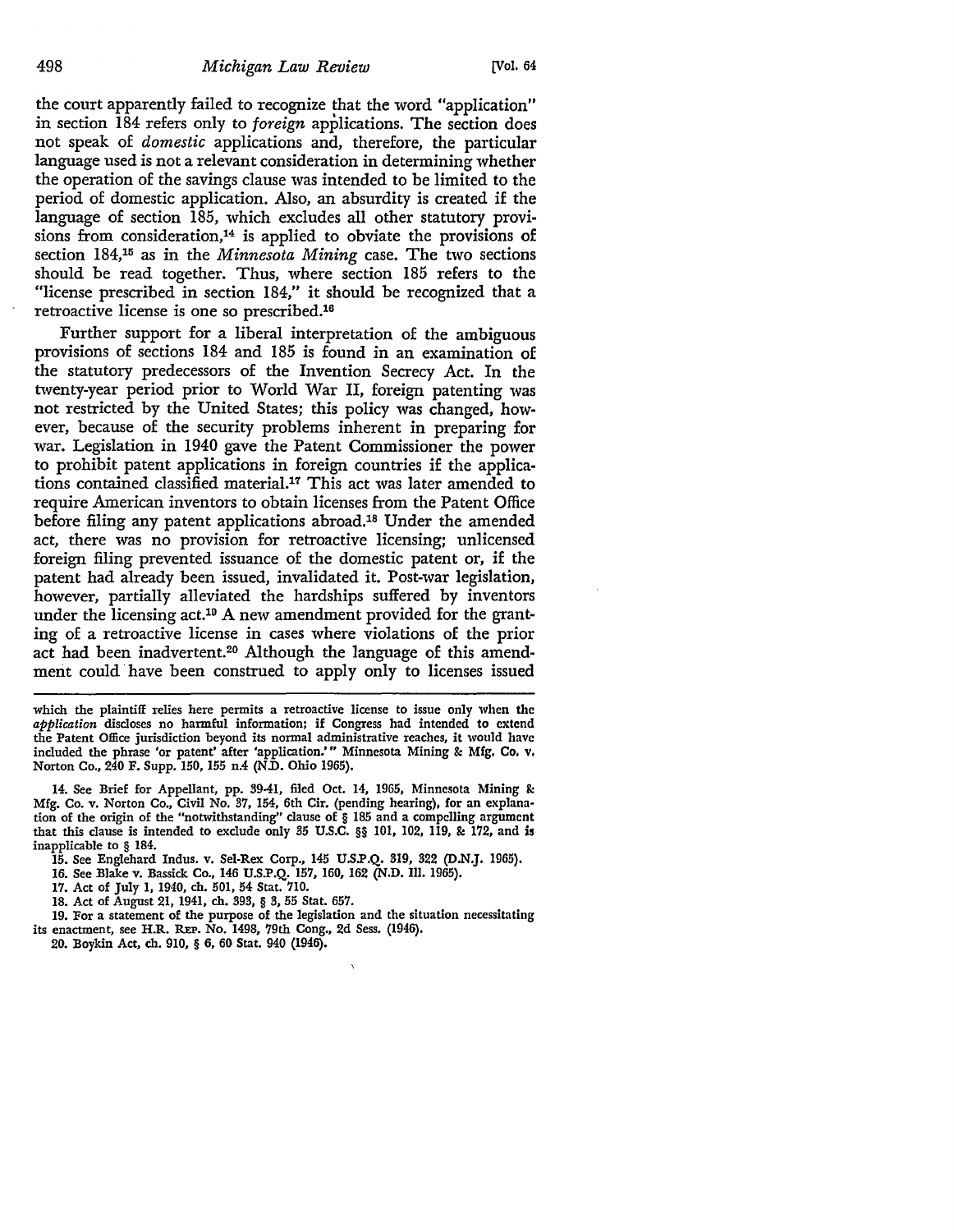before the amendment took effect, the Patent Commissioner felt that since it was remedial legislation it should be liberally interpreted, and therefore applied the amendment prospectively, subsequently issuing licenses to qualified applicants.21 Since the provisions of the Invention Secrecy Act under discussion are merely a continuation of the temporary wartime and postwar remedial legislation,22 the retroactive-license clause of section 184 should be interpreted liberally, as was its predecessor.

Even under the liberal interpretation allowing the Patent Commissioner to cure a defect in an issued patent, sections 184 and 185 are not a satisfactory solution to the problems confronting Congress in the field of extra-national patents.23 Congress is faced with two conflicting policy considerations: protection of the private rights of American inventors in the dissemination of technical data, and maintenance of national security.24 The present statutes neither provide the Government with the opportunity to examine all technical data destined for export nor minimize the unnecessary loss of domestic and foreign patent rights by American inventors.

It is significant that in all the recent cases involving violations of section 184, the unlawful filing was brought to light by private parties, and then only after both domestic and foreign patents had been issued.25 The Government has neither the means of preventing the actual filing of patent applications abroad nor an agency to discover violations of the foreign licensing provisions.26 If and when

. 23. See Section of Patent, Trademark and Copyright Law, Report of Committee No. 2, *International Patent Relations and Conventions,* A.B.A. REP. 32 (1958), for a discussion of the defects in § 184. See generally Ansell, *Security Considerations in Filing Patent Applications Abroad,* 50 A.B.A.J. 946 (1964).

24. See SUBCOMMITTEE ON PATENTS, TRADEMARKS, AND COPYRIGHTS OF THE COMM. ON THE JUDICIARY, 85TH CONG., lsr SESS., STUDY No. 5 ON THE INTERNATIONAL PATENT SYSTEM AND FOREIGN POLICY PURSUANT TO S. RES. 55, at 4 (Comm. Print 1957) (hereinafter cited as STUDY No. 5): "Today United States policy with respect to international patent relations must be shaped in light of vital, even if at times confused foreign policy objectives • • • • The aim of securing maximum elbow room abroad for our inventors must be reconciled with foreign policy aims in the post-war world."

25. In Blake v. Bassick Co., 146 U.S.P.Q. 157 (N.D. ill. 1965), and Minnesota Mining &: Mfg. Co. v. Norton Co., 240 F. Supp. 150 (N.D. Ohio 1965), the defendants in patent infringement suits used violations of  $\S$  184 as an affirmative defense to show the patents' invalidity. The plaintiff in Englehard Indus. v. Sel-Rex Corp., 145 U.S.P.Q. 319 (D.N.J. 1965), sought a declaratory judgment of patent invalidity because of similar violations. The patentees in McCormick v. Brenner, 146 U.S.P.Q. 340 (D.D.C. 1965), and Pillsbury v. Brenner, 146 U.S.P.Q. 99 (D.D.C. 1965), sued the Patent Commissioner to compel the issuance of a retroactive license under § 184.

26. While no statistical data are available, the number of recent cases involving violations of § 184 would seem to indicate that the statute is not an effective deterrent to potential violators. Theoretically, inventors who violate § 184 are stripped of their domestic patent rights by § 185, and may be liable to criminal prosecution under § 186. However, an inventor can interpose a claim of inadvertence as a defense to the penalty of § 185; the efficacy of such a defense is indicated by the fact that no• reported application to the Commissioner for a retroactive license under the "inad•

<sup>21.</sup> See *In re* Lee&: Heineman, 77 U.S.P.Q. 659 (Pat. Comm'r 1948).

<sup>22.</sup> H.R. REP. No. 828, 82d Cong., 1st Sess. 4 (1951) .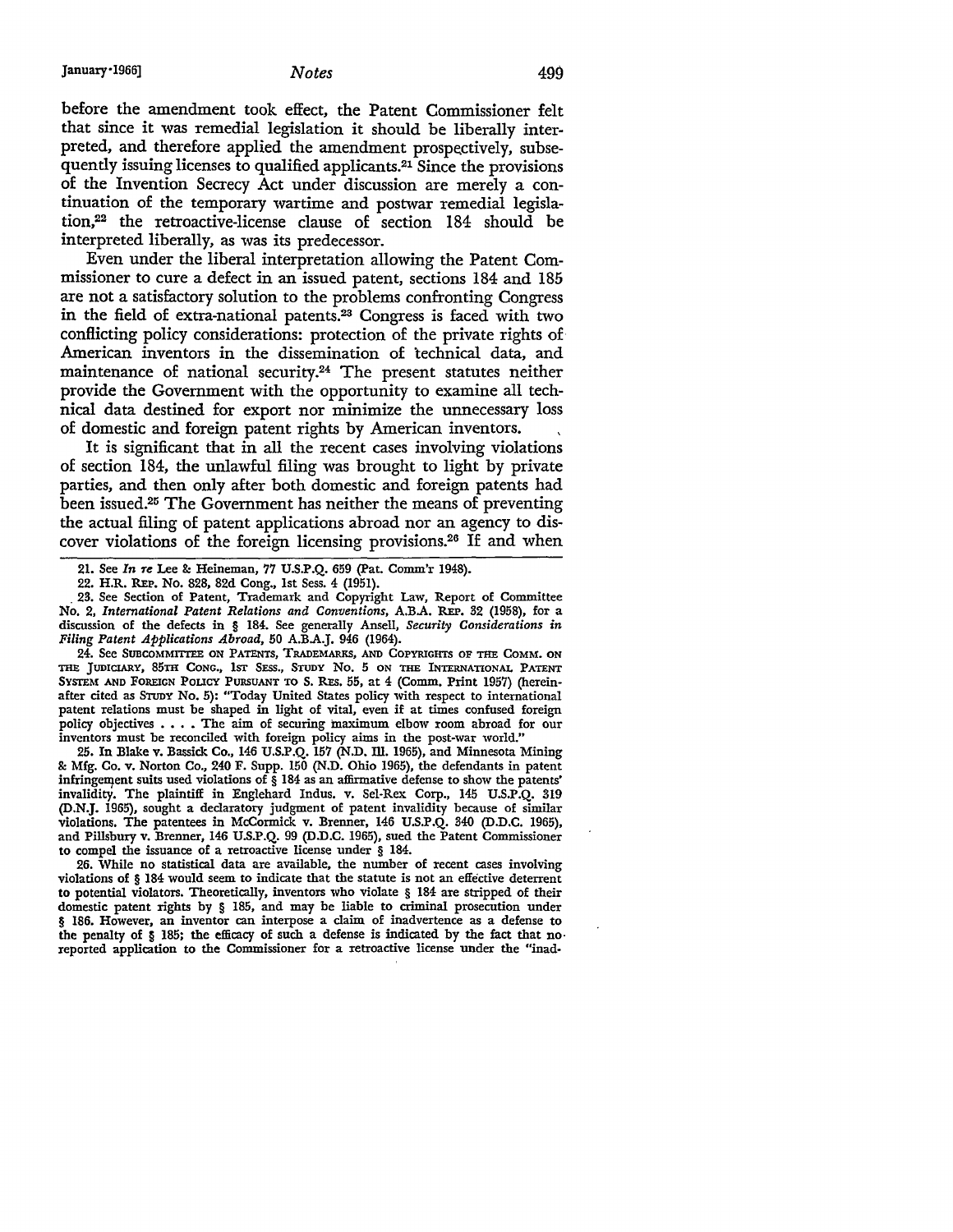violations are brought to its attention, the Government can only determine *in retrospect* whether national security was jeopardized by foreign disdosure of the patented materials.

The failure to provide the Patent Office with the opportunity to prohibit initially the export of classified data is not the only shortcoming of the present Invention Secrecy Act. From the standpoint of the inventor this statute poses serious problems when the subject matter of a patent application is not such as would result in a secrecy order under section 181.<sup>27</sup> Some inventors, seemingly not realizing the imperativeness of the Secrecy Act's provisions, feel that it is within their province to determine the presence or absence in their patent applications of material which might be significant to national security.<sup>28</sup> Finding no security problem, they inadvertently<sup>29</sup> file applications in foreign countries in violation of section 184. Such a procedure can lead to the loss of the domestic patent which has been granted on a similar application.<sup>30</sup> Furthermore, when the procedure of section 184 is followed, although domestic patent rights are not endangered the resulting delay in foreign filing may cause the loss of similar rights in other countries.<sup>31</sup> In addition, since the scope of protection granted under foreign patent laws and the requirements for disclosure in other countries differ from those

vertent violation" provision of § 184 has been found which was denied on the ground that the violation was deliberate. No criminal prosecution under § 186 has been brought against a violator of § 184, and it is doubtful that § 186 is applicable where the violation is inadvertent. If § 186 were used to prosecute inadvertent violations, the incongruous result would be reached that an unlawful application could be validated under § 184 while the inventor was being prosecuted for having made the application.

27. See *International Patent Relations and Conventions, supra* note 23, at 35-36, Sec also note 2 *supra.* A secrecy order is issued by the Patent Commissioner under 35 U.S.C. § 181 (1964), when, in the opinion of the Atomic Energy Commission or the Secretary of Defense or of the Army, Navy, or Air Force, the publication and disclosure incident to the patenting of an invention would be detrimental to national security. The invention is kept secret for such period as the national interest requires, but the applicant is compensated for damages resulting from the secrecy order and for any use of his invention by the government.

28. *International Patent Relations and Conventions, supra* note 23, at 38.

29. A question may arise as to whether these filings are in fact "inadvertent," In some of the discovered violations the patentees have been large corporations which should be cognizant of the foreign licensing provisions of the Invention Secrecy Act. It is possible that the patentees, in their haste to secure foreign patent rights, have simply ignored the statute, relying on either the dearth of prior prosecutions or the liberality of the Patent Commissioner in negating earlier infractions.

30. *E.g.,* Beckman Instruments, Inc. v. Colema\_n Instruments, Inc., 338 F.2d 573 (7th Cir. 1964); Minnesota Mining & Mfg. Co. v. Norton Co., 240 F. Supp. 150 (N,D. Ohio 1965). In *Beckman* there was no application for a retroactive license, and a patent that had been issued in violation of § 184 was declared void.

31. For a discussion of the time considerations in foreign filing, see generally SHERMAN, PATENT PROCUREMENT AND EXPLOITATION 225 (1st ed. 1963); Graham, Foot*notes on Foreign Patent Practice,* 39 J. PAT. OFF. Soc'y 623 (1957); *International Patent Relations and Conventions, supra* note 23, at 35; Ostenfeld, *Problems of European Patent Protection,* 34 J. PAT. OFF. Soc'Y 739-55 (1952).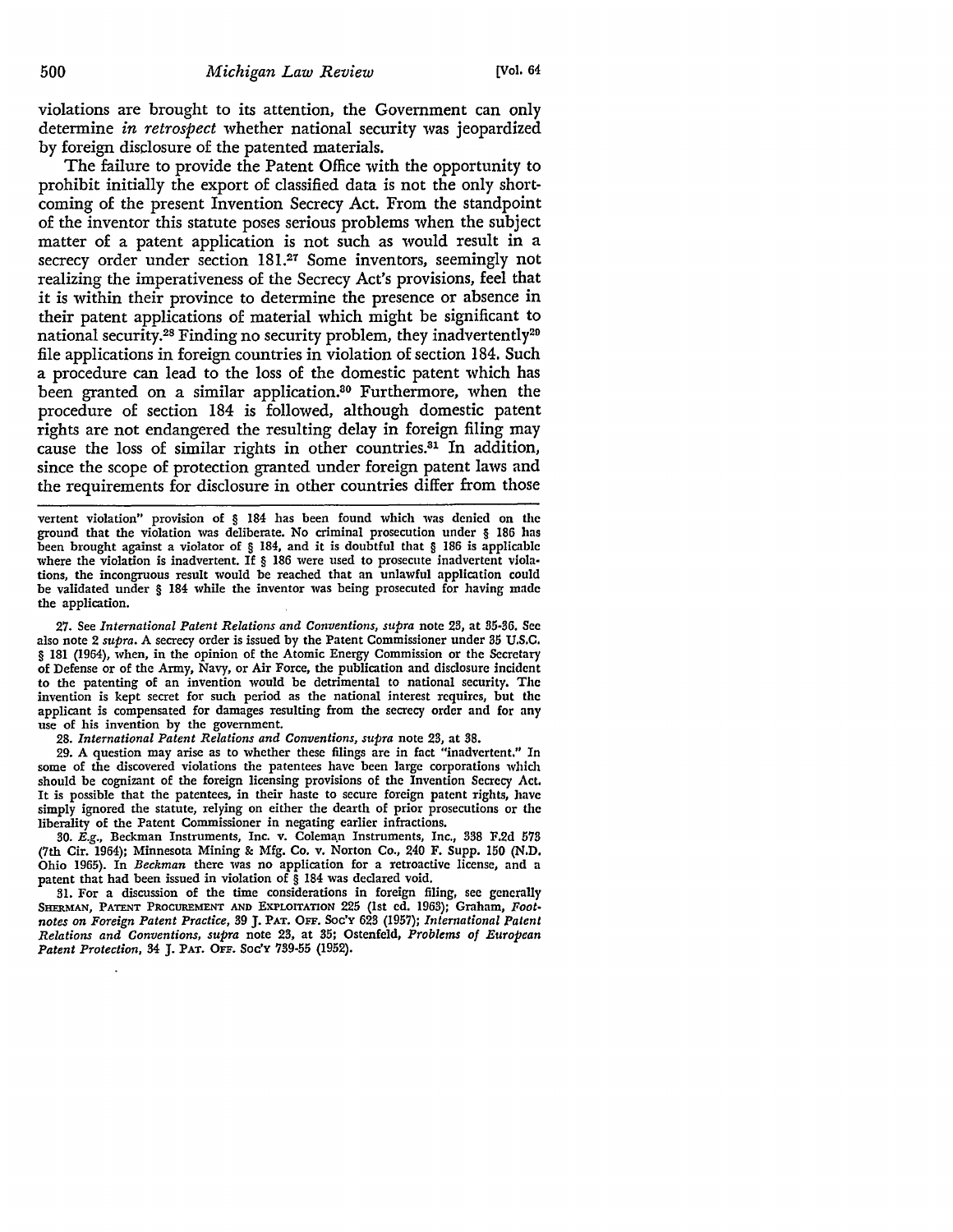of the United States, it frequently becomes necessary to furnish supplementary data to foreign patent offices.<sup>32</sup> Section 184 has been interpreted as requiring a new license for any modification of the corresponding United States application to be sent abroad.33 This requirement may result in the loss of valuable foreign priority rights when deadlines for filing amendments cannot be met because of the necessity of obtaining such a license.34 Furthermore, in highly competitive fields the delay may permit a foreign inventor to obtain an earlier filing date. Thus, the dilemma posed for inventors by the Invention Secrecy Act has unjustifiably frustrated the traditional goal of protecting private property rights in technical developments.

It has been the policy of the United States Government in recent years to encourage the dissemination of technical data to benefit allied nations and satisfy the needs of underdeveloped countries in their quest for increased technical capacity.<sup>35</sup> Pursuant to constitutional authority,36 Congress has chosen to promote the sharing of our scientific achievements by private agreements and foreign patents.37 In the area of mutual defense production, Congress has enacted technical-property agreements with other countries which seek to eliminate, or at least minimize, the loss of private property rights in classified material.38 Similar steps should be taken to protect the rights of American inventors whose inventions are unrelated to the nation's defense. One such step would be an amend-

33. In Beckman Instruments, Inc. v. Coleman Instruments, Inc., 338 F.2d 573 {7th Cir. 1964), the court held that any new disclosure required a separate license even though the application was merely a continuation-in-part of an earlier one. For an analysis of the problems involved in such situations, see Klotz, *United States Continuations-in-Part Abroad,* 40 J. PAT. OFF. Soc'y 791 (1958).

34. Article 77(1) of the proposed European Patent Law states that if an examination of a patent application reveals that the invention does not meet the patentability requirements, the applicant will be notified and invited to remedy the deficiencies within a period to be fixed by the examining agency. If this law goes into effect, the deadline for filing amendments will become arbitrary in the Common Market countries, and American inventors will be further disadvantaged by the requirements of § 184. An unofficial translation of the Proposed European Patent Law can be found in **H.M.** STATIONERY OFF., PATENT LAws AND LEGISLATION-EUROPE (Gt. Britain Board of Trade 1962).

35. See U.S. DEP'T OF STATE, THE MUTUAL SECURITY PROGRAM FISCAL YEAR 1961, **A** SUMMARY PRESENTATION (March 1960). See generally Westerman, *International Exchange of Patent Rights and Technical Information for Defense Purposes,* 21 FED. B.J. 152 (1961).

36. "Congress shall have Power .•• to promote the Progress of Science and useful Arts by securing for limited Times to Authors and Inventors the exclusive Right to their respective Writings and Discoveries.'' U.S. CONST. art. I, § 8.

37. Congressional policy is set forth in Pub. L. No. 118, 83d Cong., 1st Sess., ch. 195, subch. VII, § 710(a) (July 16, 1953), amending The Mutual Security Act, Pub. L. No. 165, 82d Cong., 1st Sess., ch. 479 (Oct. 10, 1951): "[I]t is declared to be the policy of the United States •.• to encourage American enterprise in contributing to the economic strength of other free countries through private investment abroad and the exchange of ideas and technical information . . . .''

38. See STUDY No. 5, *op. dt. supra* note 24, at 4.

<sup>32.</sup> See *International Patent Relations and Conventions, supra* note 23, at 35.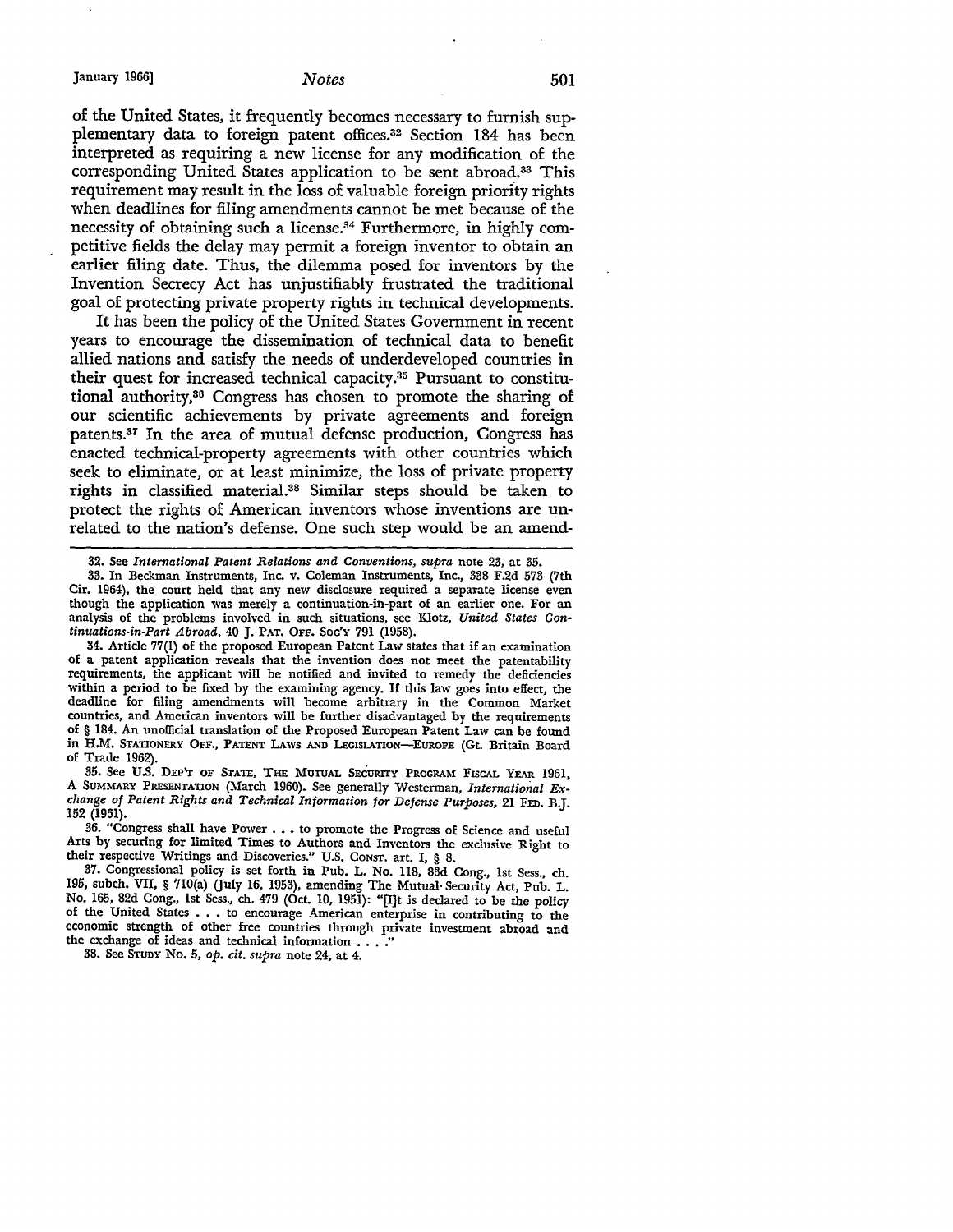ment of sections 184 and 185 of the Invention Secrecy Act to eliminate the difficulties encountered by domestic inventors seeking foreign patents.

Section 184 could be amended to provide a general license for the exportation of unclassified data for the purpose of filing, amending, or prosecuting patent applications abroad.<sup>30</sup> The Bureau of Foreign Commerce has issued a similar license authorizing any person to export to all destinations unclassified technical data generally available in published form, and to export unclassified, unpublished data to countries outside a special area.40 Such an amendment would, of course, place upon the inventor or his attorney the responsibility of recognizing security problems,<sup>41</sup> but the same duty is imposed upon engineers and scientists under the Bureau of Foreign Commerce license.42 Furthermore, it is unlikely that national security would be endangered by such an amendment. Only unclassified material would be licensed for filing, and such material is currently being submitted to foreign countries without prior governmental examination.43

If the proposed provision were not considered by Congress to be adequate for national security needs, however, an alternative amendment could be adopted that would tend to ensure governmental examination of all patent applications prior to submission to foreign offices. The Government could more effectively prohibit unlawful foreign filing by retaining the penalties now prescribed for violations of section 184 and deleting the provision of that section concerning retroactive licenses. Inadvertence could no longer be claimed by an inventor as a mitigating circumstance,<sup>44</sup> and un-

41. Criminal penalties could be imposed for the willful foreign filing of patent applications containing material that clearly should be classified. It would seem that little danger of an unintentional breach of security would result, even without prior governmental screening, as the inventor or his lawyer would certainly recognize at least the possibility of an infraction. In all instances of inadvertent filing thus far uncovered, the inventions involved have been completely innocuous. For example, the invention in *Minnesota Mining* was a scouring pad.

42. The United States is the only nation having foreign filing regulations of the type found in the Invention Secrecy Act. For a compilation of the foreign patent regulations of other countries, see STUDY No. 5, *op. cit. supra* note 24, at 59,64. Most nations place the responsibility for recognizing defense interests upon the patentee, allowing him to file without restriction if his patent is unclassified. The German law is typical. See *id.* at 61:

[In Germany] there is no general legal prohibition against filing an application<br>for a patent abroad. Nevertheless, an applicant who is aware of the interest of<br>an invention for defense, whether or not he has been notified impose secrecy, might be committing an offense if he filed an application abroad.<br>If he knows or suspects that his invention is of interest from the standpoint of<br>defense, he can request the Defense Department to give a ru abroad or must refrain from doing so. 43. See text accompanying notes 25-26 *supra.* 

44. If prior governmental examination of all patent applications to be filed abroad

<sup>39.</sup> *International Patent Relations and Conventions, supra* note 23, at 34.

<sup>40. 15</sup> C.F.R. § 385.2 (1964).